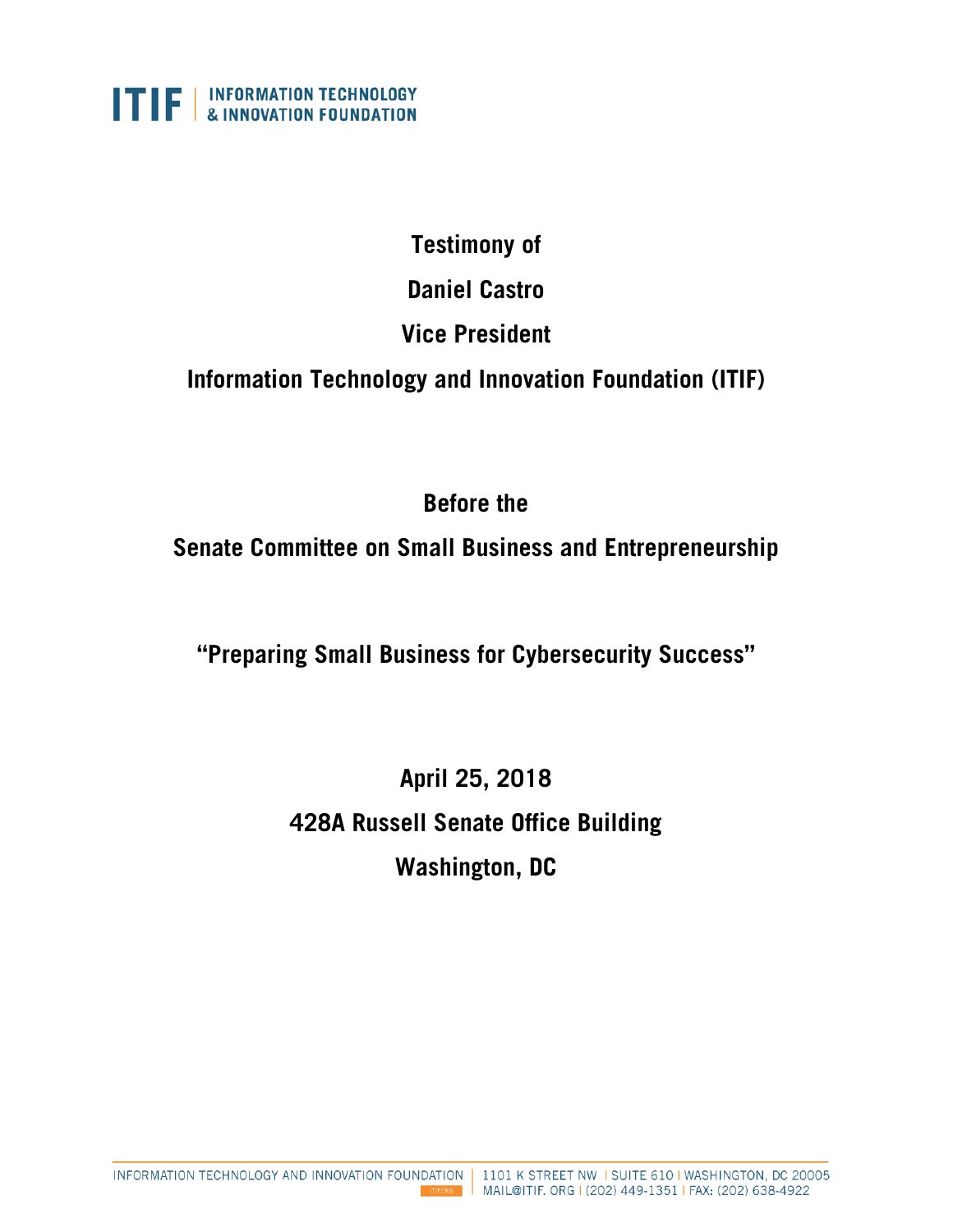## **INTRODUCTION**

Chairman Risch, Ranking Member Cardin and members of the committee, my name is Daniel Castro, and I am vice president of the Information Technology and Innovation Foundation (ITIF), a non-profit, nonpartisan think tank whose mission is to formulate and promote public policies to advance technological innovation and productivity, and director of ITIF's Center for Data Innovation. I appreciate the opportunity to appear before you to discuss opportunities to support small businesses as they seek to improve their cybersecurity practices.

# **CYBERSECURITY THREATS FACED BY SMALL BUSINESSES**

Small businesses face significant cybersecurity threats: In 2015, the National Small Business Association reported that 42 percent of small businesses were victims of cyberattacks.[1](#page-6-0) It also found that, on average, cyberattacks cost small businesses approximately \$7,000, and when their bank accounts were hacked, their average losses were approximately \$3[2](#page-6-1),000.<sup>2</sup> While small businesses generally face the same types of threats as larger businesses, small businesses experience a greater proportion of certain types of cyber incidents, such as malware and phishing attacks.<sup>[3](#page-6-2)</sup> In addition, 58 percent of the confirmed data breaches in 2017 involved small businesses.<sup>[4](#page-6-3)</sup>

Most small businesses are concerned about cybersecurity, but they are not doing enough to protect themselves against cybersecurity threats. One survey by CSID, a security firm owned by Experian, found that while a majority (58 percent) of small businesses are concerned about cyber threats, one-third were "not taking any pro-active steps to protect against cyber threats," and half "do not allocate any budget for risk mitigation services."[5](#page-6-4) One reason for this lack of action is that many small businesses underestimate the potential risk they face from cyberattacks. For example, in one survey, 57 percent of small businesses who had not suffered a cyberattack reported that they believed they could recover from a cyberattack within one month. Yet 60 percent of small businesses who had suffered a cyberattack reported that it took them more than a month to recover.<sup>[6](#page-6-5)</sup>

These cybersecurity risks present an existential threat to some small businesses as firms can go bankrupt from the cost of responding to a cybersecurity incident or from the lost revenue and customers resulting from a business disruption caused by a cybersecurity incident. Indeed, the per user cost of these attacks is greater for smaller organizations. In a recent study, Accenture compared the average cost for cybercrime per worker among organizations in the first and last quartile by number of employees. The study found that the average cost among the 25 percent of organizations with the fewest employees was four times as much as the average cost among the 25 percent of organizations with the most employees.[7](#page-6-6) In addition, the Better Business Bureau found that more than half of small businesses would be unprofitable within a month if they were to lose permanent access to their essential data—such as would occur after a ransomware attack or hardware failure without data backup. [8](#page-6-7)

## **OPPORTUNITIES TO ENHANCE CYBERSECURITY IN SMALL BUSINESSES**

Cybersecurity threats present a major challenge for businesses. While both large and small companies face cybersecurity challenges, larger organizations are generally better equipped to handle cybersecurity threats than smaller ones. Indeed, few small businesses are taking the basic steps necessary to protect themselves from cybersecurity threats. One recent survey found that only 12 percent of small businesses reported having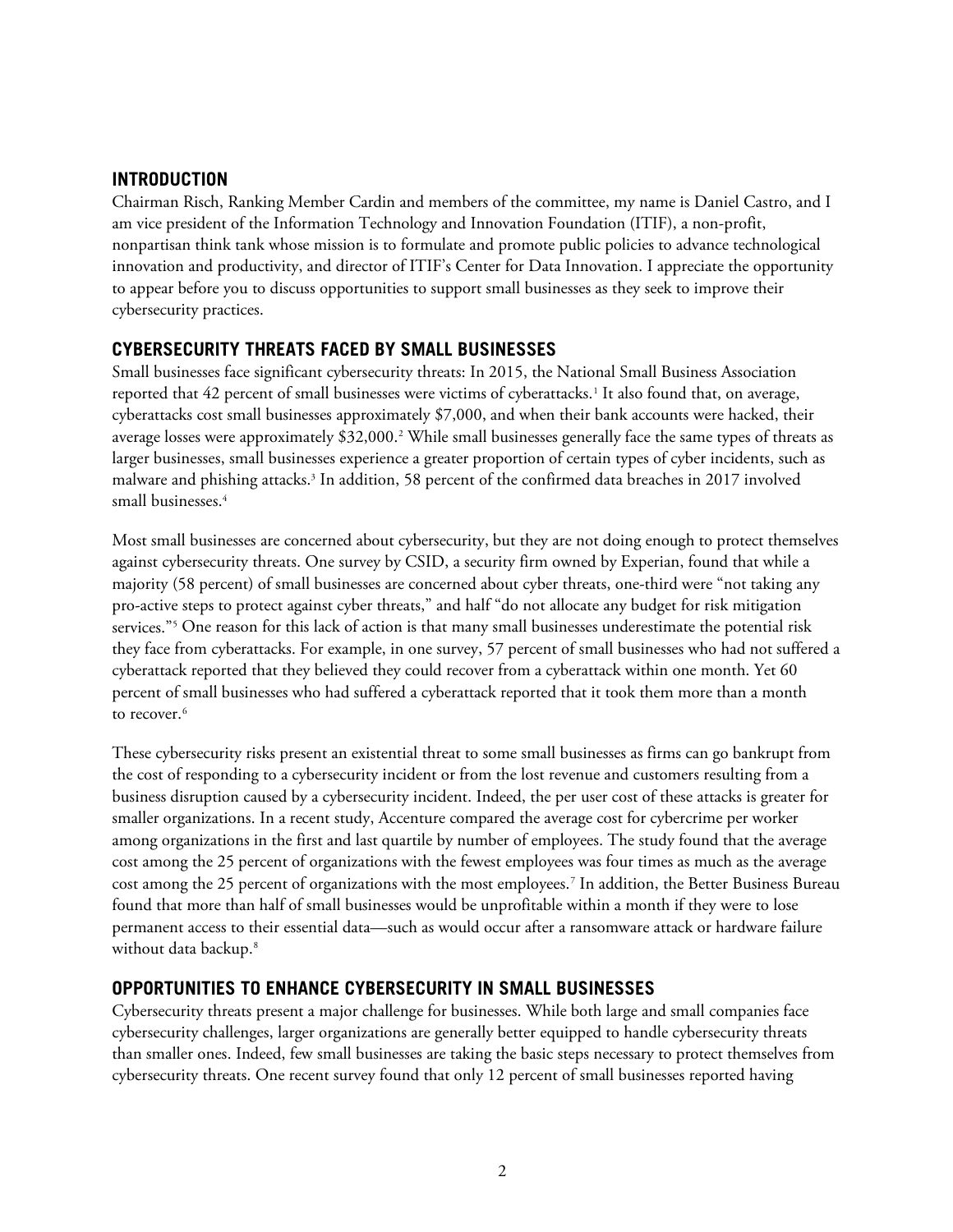developed a cybersecurity response plan and only 21 percent reported providing security awareness training to employees.<sup>9</sup>

These cybersecurity vulnerabilities are a drain on the U.S. economy. According to the Council of Economic Advisors, cyberattacks cost the U.S. economy between \$57 billion and \$[10](#page-6-9)9 billion in 2016.<sup>10</sup> Therefore, Congress should take steps to bring small business cybersecurity practices up to par with larger organizations.

These steps should include:

- 1. Establishing a certification program for "part-time" cybersecurity professionals
- 2. Creating a cybersecurity boot camp for small businesses
- 3. Forming a small business cybersecurity co-op

## **Establish a Certification Program for "Part-Time" Cybersecurity Professionals**

One problem small businesses face is difficulty hiring workers with the necessary cybersecurity skills and experience. This problem affects businesses of all sizes. By 2022, the International Information System Security Certification Consortium estimates that there will be a global shortage of 1.8 million cybersecurity workers.[11](#page-6-10) In the United States alone, 40,000 cybersecurity jobs go unfilled every year. [12](#page-6-11) The cybersecurity workforce shortage is likely to impact small businesses disproportionately, since small businesses tend to pay workers less than larger businesses and thus may have a harder time recruiting workers with highly soughtafter cybersecurity skills.[13](#page-6-12)

Moreover, in many cases it is impractical for small businesses to hire a dedicated, full-time cybersecurity professional, and so they instead assign these responsibilities to an employee without the proper training who works on these issues on a "part time" basis. Sometimes small business owners are themselves the individuals primarily responsible for managing cybersecurity threats, yet they are unfamiliar with the main cybersecurity risks facing their businesses. In one survey of owners, executives, and senior managers in small businesses, onequarter had not heard of phishing attacks, one-third had not heard of ransomware, and almost half had not heard about point-of-sale malware that steals credit card data from customers.<sup>[14](#page-6-13)</sup>

Organizations that lack employees with cybersecurity skills contribute to businesses failing to implement many important cybersecurity capabilities, such as multifactor authentication, network and endpoint forensics, and intrusion prevention systems.[15](#page-6-14)

One way to address this skills gap is to provide better cybersecurity training to employees in small businesses. Existing efforts appear to be insufficient. For example, the U.S. Small Business Administration (SBA) offers only one cybersecurity training module through its online learning program. This 30-minute class offers participants a basic introduction to cybersecurity issues. However, most of the content is rudimentary to the point of being inconsequential. Moreover, some of the advice in the module is simply impractical, such as "Don't click on links in an email" and "Don't reply to unsolicited emails."[16](#page-6-15) The module also does not cover recent cybersecurity threats, such as ransomware. Ironically, users can only access the training module if they install Adobe Flash, a multimedia platform for web content that has been removed or disabled from current versions of most Internet browsers.<sup>[17](#page-7-0)</sup> To view the training content, users must click a link to install Flash on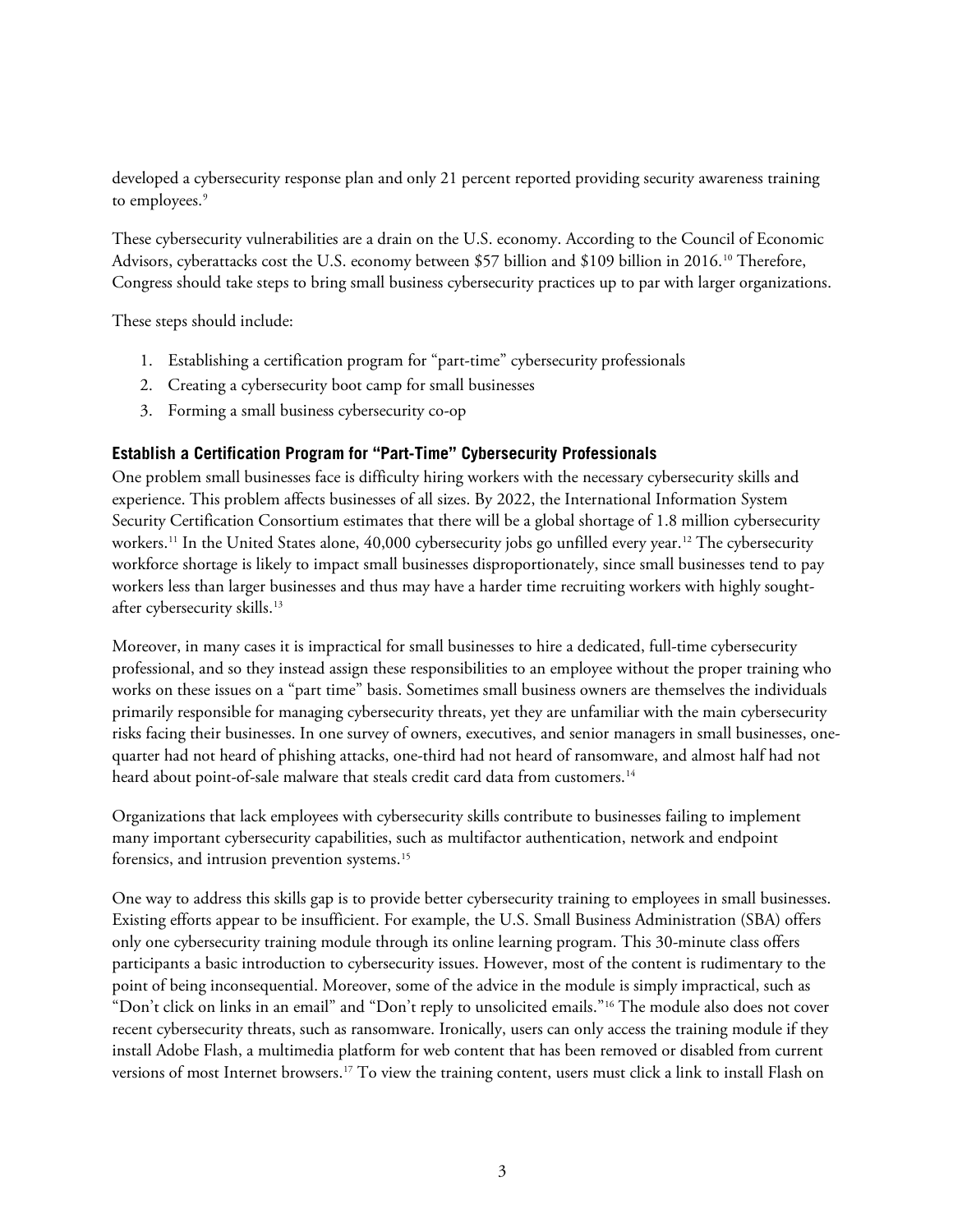their computers, violating one of the module's key directives: "Do not allow any websites to install software on your computer."[18](#page-7-1)

Other training programs offered for small businesses similarly often lack a high level of rigor because they do not adhere to any standard. While there are many certifications available for cybersecurity professionals, the vast majority of these certification programs are tailored towards dedicated, full-time cybersecurity workers. As such, obtaining these credentials requires more of an investment in time and money than is necessary or practical for small business employees who are only working on cybersecurity issues as a small part of their job. To address this problem, SBA should work with existing professional certification organizations and the private sector to develop a low-cost, vendor-neutral certification program for small business employees who act as their company's designated cybersecurity expert. A panel of cybersecurity experts should regularly review the curriculum to ensure that it is accurate, comprehensive, and up-to-date. SBA could authorize any qualified professional certification organization, such as SANS, ISACA, ISC2, and CompTIA, that accurately assesses mastery of the curriculum to provide the certification. Such a certification would allow small businesses to assess whether they have someone qualified to handle cybersecurity issues and acquire necessary training. It would also ensure that they would not necessarily forfeit workers by overtraining them on cybersecurity skills, which may make them leave their existing job.

SBA should develop open educational materials for those who wish to complete the certification and make these training materials available directly to small business employees online. In addition, these resources could be integrated into in-person training offered by Small Business Development Centers or SBA-affiliated non-profits like SCORE, which provide assistance and mentoring to small businesses.

### **Create a Cybersecurity Boot Camp for Small Businesses**

Some small businesses may never have a trained cybersecurity professional, but they still need instructions on the steps necessary to properly mitigate common cybersecurity threats. To better guide small businesses through the process of creating a basic cybersecurity program, SBA should develop a free online "Cybersecurity Boot Camp" for small businesses that provides participants the concrete steps they need to develop to identify, protect, detect, respond, and recover from cybersecurity incidents. The goal of the boot camp would be to raise the baseline level of security for any participant to address the most critical cyber threats facing small businesses. Participants would not be expected to come with any prior knowledge and they could repeat the boot camp as often as necessary. SBA should be required to update the curriculum regularly, so that it is contains information on known as well as emerging threats.

Virtually none of the existing resources the federal government makes available for small businesses offers this type of concrete, step-by-step guidance on how to implement the most effective cybersecurity tactics. Instead, most of the government-provided resources either describe basic objectives (e.g. "use strong passwords") or describe cybersecurity issues (e.g. defining terms like "distributed denial of service attack"). Small businesses need much more practical guidance. To understand why the federal government's current approach is ineffective, imagine if stores like Ikea provided their customers one-pagers explaining the importance of not over-tightening screws and pamphlets on the dangers of collapsing bookshelves, instead of step-by-step instructions on how to assemble furniture. Small businesses, especially those lacking IT professionals, need the detailed instructions.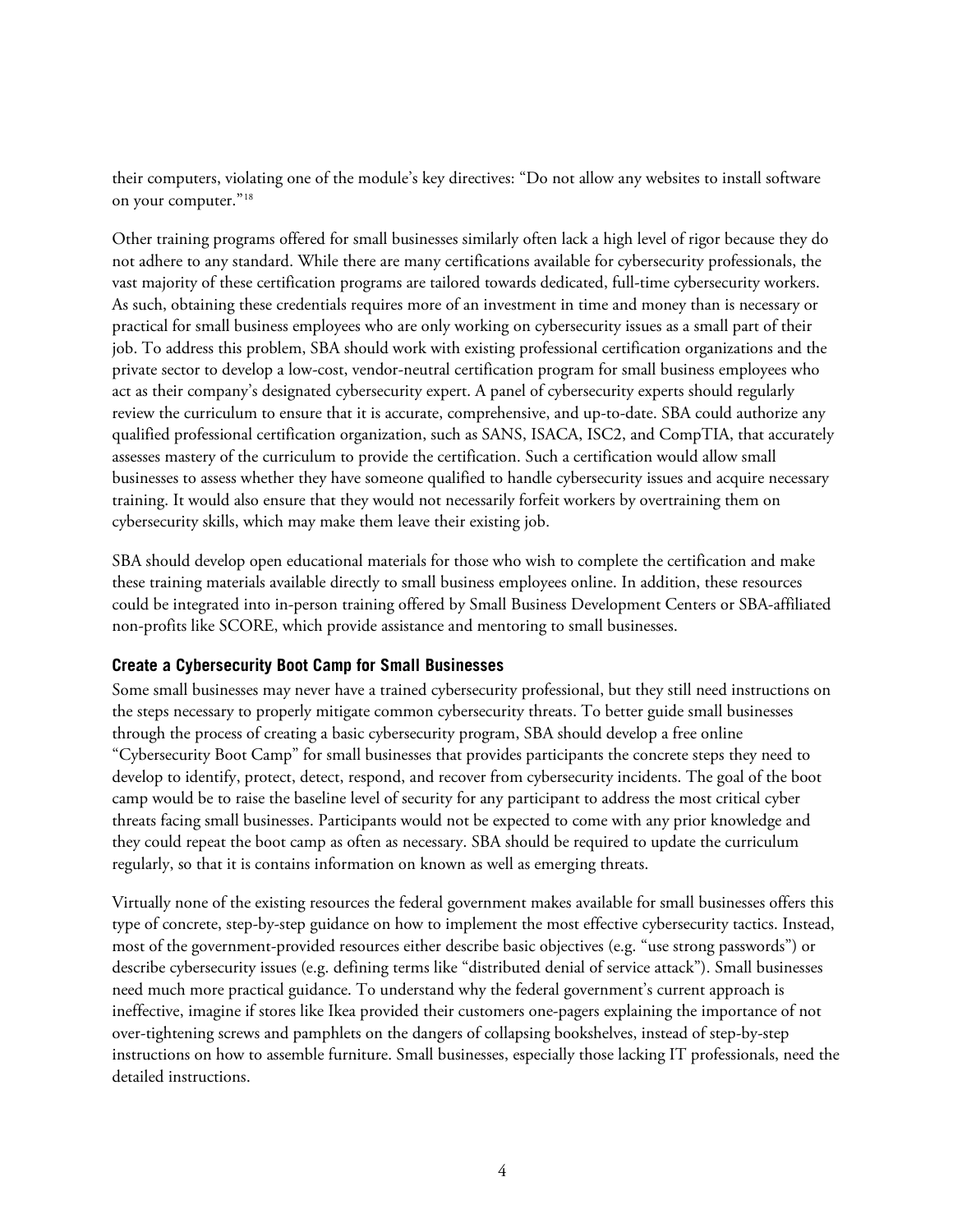Small businesses have limited resources to address cybersecurity threats, so the SBA should better curate the information presented to small businesses about how to address cybersecurity threats on its own site as well as that of its partners. While many different government agencies offer resources about cybersecurity for small businesses, they do not explain or describe how each resource differs from the others, contributing to information overload for small businesses. In addition to what the SBA provides directly and in partnership with the National Cyber Security Alliance, agencies such as the Department of Homeland Security, the National Institute of Standards and Technology (NIST), the Federal Communications Commission (FCC), and the Federal Trade Commission (FTC) all offer their own cybersecurity resources to small businesses.

Moreover, many of these sites are not user friendly, containing broken links or requiring users to navigate through multiple pages to find to the content. For example, one link on the FCC's website to its primary guide for small businesses leads to an error page with the message, "Your request looked malicious and has been blocked."[19](#page-7-2) In addition, many resources, such as the FCC's one-page handout "Ten Cybersecurity Tips for Small Businesses," are undated and others, such as the FCC's Small Biz Cyber Planner 2.0, are outdated. [20](#page-7-3) Government provided cybersecurity resources should be current, and agencies should be directed to withdraw or replace older materials to ensure small businesses are accessing accurate information.

SBA should promote its cybersecurity resources with all partners, including other federal and state programs as well as private sector initiatives, that work with small business, such as NIST's Manufacturing Extension Partnership Program, the Department of Commerce's Minority Business Development Agency, and the U.S. Chamber of Commerce.

### **Form a Small Business Cybersecurity Co-Op**

One challenge small businesses face is that some cybersecurity products and services have high per-user costs when they purchase services for a relatively small number of employees. Often vendors offer variable pricing based on the number of users or require a minimum purchase amount. These high per-user costs make these solutions unattractive or unfeasible for many small businesses. One reason vendors charge more on a per-user basis for smaller companies is because they have fixed customer acquisition costs.

For example, consider how businesses attempt to mitigate the threat of phishing attacks. Phishing attacks are a social engineering attack wherein an attacker attempts to impersonate a trusted entity, such as a financial institution or work colleague, to steal information from a potential victim by sending a message containing a malicious link or attachment that the unsuspecting target then opens. Between October 2013 and December 2016, the FBI's Internet Crime Complaint Center (IC3) tracked approximately 22,000 phishing attacks affecting U.S. businesses resulting in nearly \$1.6 billion in losses, mostly from fraudulent bank transfers.<sup>[21](#page-7-4)</sup> And a survey of small businesses found that 20 percent report having been victims of a phishing attack.<sup>[22](#page-7-5)</sup>

Stopping these attacks is exceedingly difficult because the exact nature of the message changes frequently. Many businesses have found that one of the most effective ways to prevent these attacks is by conducting phishing simulations. Phishing simulations involve sending innocuous phishing attempts to employees using the same techniques employed by attackers. If employees fall for the rouse, rather than infecting their machine, they are given the opportunity to complete additional security awareness training. Unfortunately,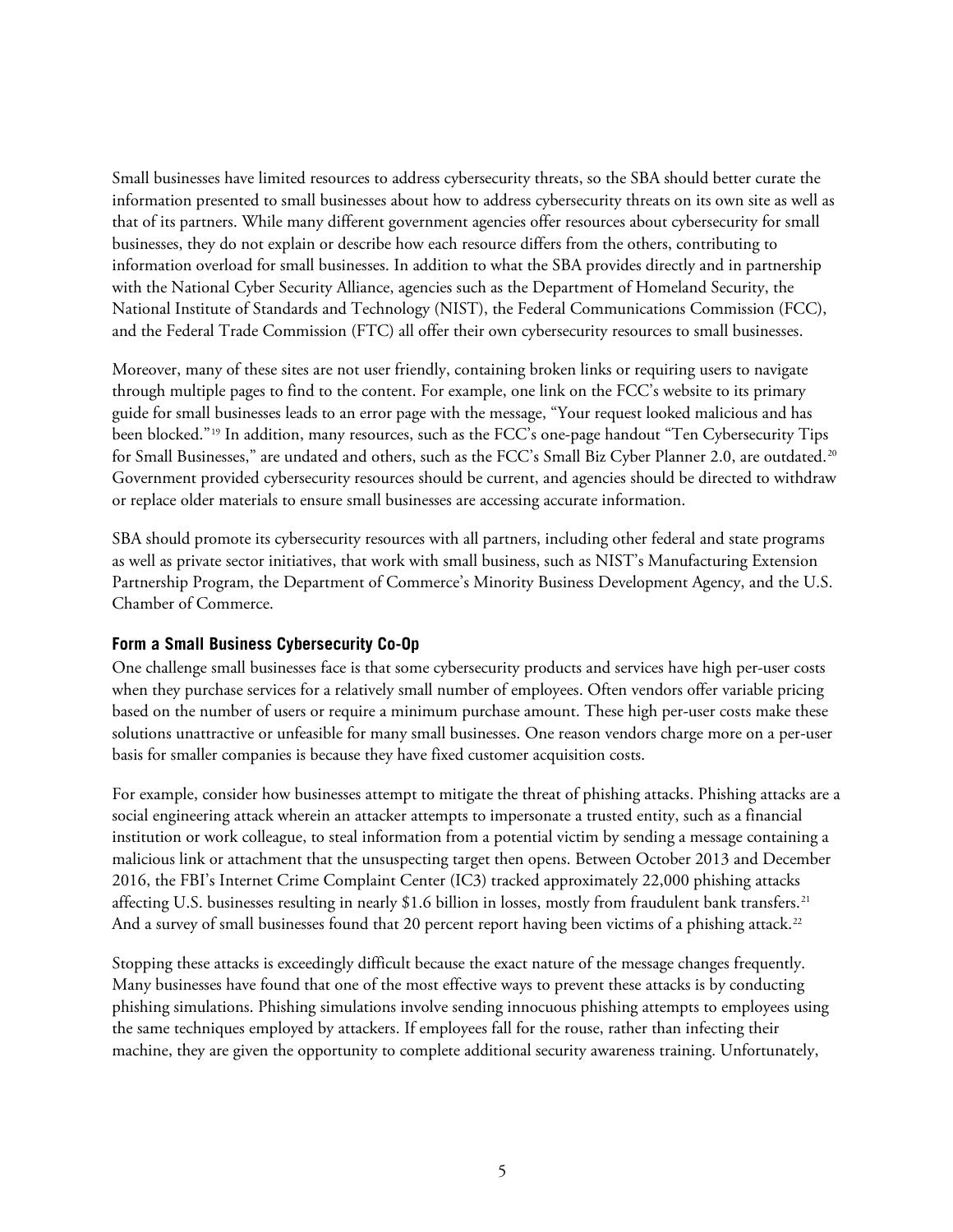cybersecurity vendors providing this type of phishing simulation service do not cater to small businesses, even though these businesses receive a disproportionate number of these types of attacks.<sup>[23](#page-7-6)</sup>

SBA could assist small businesses by establishing a cybersecurity cooperative to create a large pool of willing buyers for various cybersecurity products and services, including cyber risk insurance. Participation in the Cybersecurity Co-Op could be open to any small business, and depending on the level of interest, could be organized around particular regions or sectors. The co-op could identify and evaluate cybersecurity products and services for its members and negotiate better rates for its users than they could get on their own. This would allow small businesses to get more value for their investments in cybersecurity and increase adoption of best-in-class cybersecurity tools.

### **CONCLUSION**

Small businesses face many cybersecurity threats, and there is more the federal government can and should do to help small businesses succeed in addressing these threats. In addition to the recommendations outlined above, this committee, through its oversight, can insist that SBA provide small businesses timely and effective training materials about mitigating cybersecurity threats. However, these steps can ultimately fix only part of the problem. The greater challenge for the U.S. government is to reform its national cybersecurity policy to move away from an emphasis on relative offensive capabilities and instead prioritize absolute defensive capabilities, including prosecuting cybercrime. Such a change would require substantially rethinking how the U.S. government allocates funding for cybersecurity, how it releases cybersecurity research into the public domain, and how it works cooperatively with the private sector, through a reformed vulnerabilities equities process (for zero-day exploits) and expanded bug bounty programs.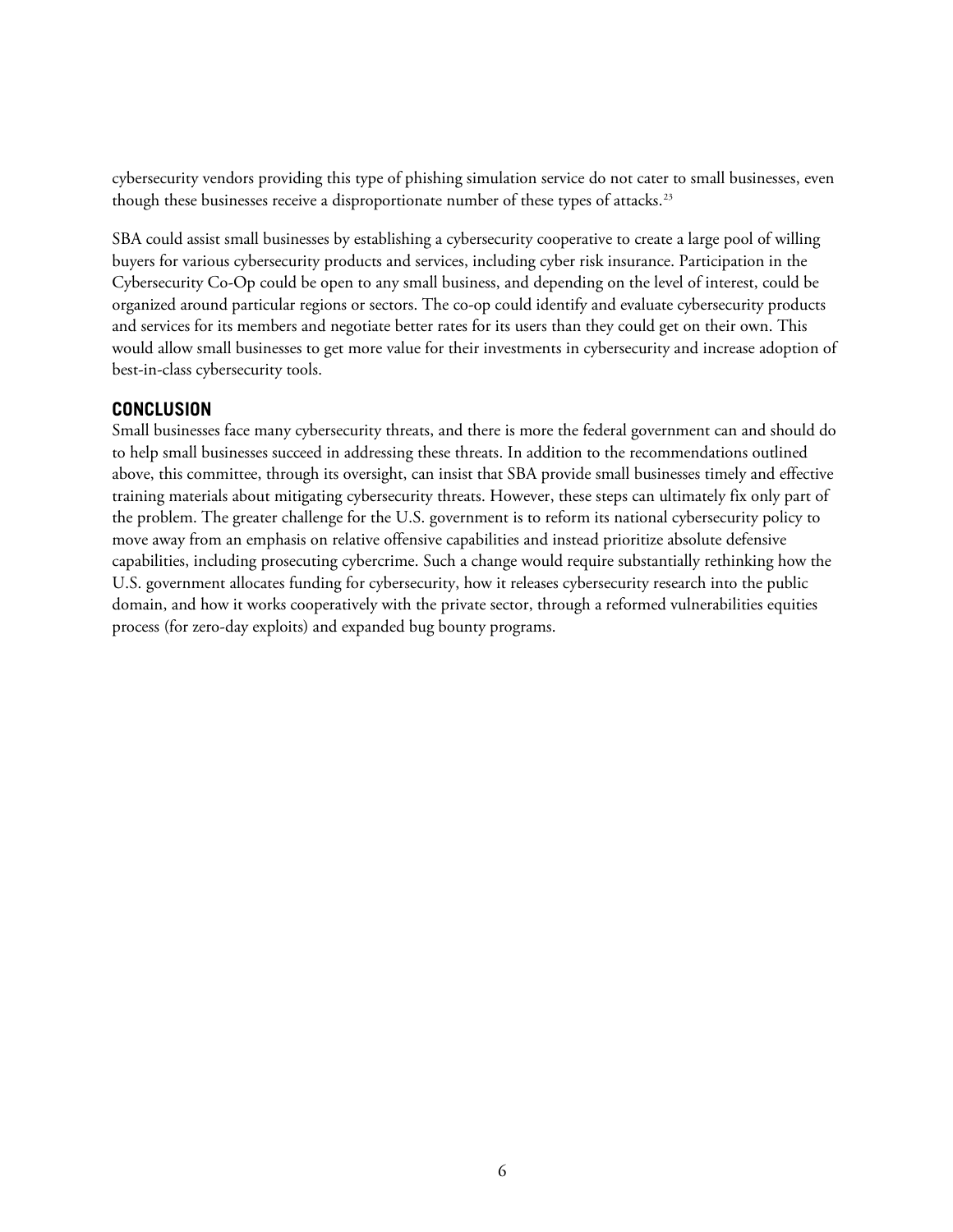### **REFERENCES**

1

- <span id="page-6-0"></span>1. "2015 Year End Economic Report," National Small Business Association, 2016[, http://www.nsba.biz/wp](http://www.nsba.biz/wp-content/uploads/2016/02/Year-End-Economic-Report-2015.pdf)[content/uploads/2016/02/Year-End-Economic-Report-2015.pdf.](http://www.nsba.biz/wp-content/uploads/2016/02/Year-End-Economic-Report-2015.pdf)
- <span id="page-6-1"></span>2. "2015 Year End Economic Report," National Small Business Association, 2016[, http://www.nsba.biz/wp](http://www.nsba.biz/wp-content/uploads/2016/02/Year-End-Economic-Report-2015.pdf)[content/uploads/2016/02/Year-End-Economic-Report-2015.pdf.](http://www.nsba.biz/wp-content/uploads/2016/02/Year-End-Economic-Report-2015.pdf)
- <span id="page-6-2"></span>3. "2017 Cost of Cybercrime," Accenture, https://www.accenture.com/t20170926T072837Z\_w\_/us[en/\\_acnmedia/PDF-61/Accenture-2017-CostCyberCrimeStudy.pdf.](https://www.accenture.com/t20170926T072837Z__w__/us-en/_acnmedia/PDF-61/Accenture-2017-CostCyberCrimeStudy.pdf)
- <span id="page-6-3"></span>4. "2018 Data Breach Investigations Report," Verizon, 2018, https://www.verizonenterprise.com/verizon-insightslab/dbir/.
- <span id="page-6-4"></span>5. "Survey: Small Business Security," CSID, May 2016, [https://www.csid.com/wp](https://www.csid.com/wp-content/uploads/2017/01/WP_SmallBizSecurity_2016.pdf)[content/uploads/2017/01/WP\\_SmallBizSecurity\\_2016.pdf.](https://www.csid.com/wp-content/uploads/2017/01/WP_SmallBizSecurity_2016.pdf)
- <span id="page-6-5"></span>6. "National Survey Reveals Most Small Businesses Unprepared for Cyber Attacks," Nationwide, 2016, [https://www.nationwide.com/about-us/101316-cybersecurity.jsp.](https://www.nationwide.com/about-us/101316-cybersecurity.jsp)
- <span id="page-6-6"></span>7. "2017 Cost of Cybercrime," Accenture, [https://www.accenture.com/t20170926T072837Z\\_\\_w\\_\\_/us](https://www.accenture.com/t20170926T072837Z__w__/us-en/_acnmedia/PDF-61/Accenture-2017-CostCyberCrimeStudy.pdf)[en/\\_acnmedia/PDF-61/Accenture-2017-CostCyberCrimeStudy.pdf.](https://www.accenture.com/t20170926T072837Z__w__/us-en/_acnmedia/PDF-61/Accenture-2017-CostCyberCrimeStudy.pdf)
- <span id="page-6-7"></span>8. "2017 State of Cybersecurity Among Small Businesses in North America," Better Business Bureau, 2017, https://www.bbb.org/globalassets/shared/media/state-of-cybersecurity/updates/cybersecurity\_final-lowres.pdf.
- <span id="page-6-8"></span>9. "Survey: Small Business Security," CSID, May 2016, [https://www.csid.com/wp](https://www.csid.com/wp-content/uploads/2017/01/WP_SmallBizSecurity_2016.pdf)[content/uploads/2017/01/WP\\_SmallBizSecurity\\_2016.pdf.](https://www.csid.com/wp-content/uploads/2017/01/WP_SmallBizSecurity_2016.pdf)
- <span id="page-6-9"></span>10. "The Cost of Malicious Cyber Activity to the U.S. Economy," Council of Economic Advisors, February 2018, [https://www.whitehouse.gov/wp-content/uploads/2018/02/The-Cost-of-Malicious-Cyber-Activity-to-the-U.S.-](https://www.whitehouse.gov/wp-content/uploads/2018/02/The-Cost-of-Malicious-Cyber-Activity-to-the-U.S.-Economy.pdf) [Economy.pdf.](https://www.whitehouse.gov/wp-content/uploads/2018/02/The-Cost-of-Malicious-Cyber-Activity-to-the-U.S.-Economy.pdf)
- <span id="page-6-10"></span>11. "Global Cybersecurity Workforce Shortage to Reach 1.8 Million as Threats Loom Larger and Stakes Rise Higher," ISC(2), June 7, 2017, [https://www.isc2.org/News-and-Events/Press-Room/Posts/2017/06/07/2017-](https://www.isc2.org/News-and-Events/Press-Room/Posts/2017/06/07/2017-06-07-Workforce-Shortage) [06-07-Workforce-Shortage.](https://www.isc2.org/News-and-Events/Press-Room/Posts/2017/06/07/2017-06-07-Workforce-Shortage)
- <span id="page-6-11"></span>12. Jeff Kauflin, "The Fast-Growing Job With A Huge Skills Gap: Cyber Security," Forbes, March 16, 2017, [https://www.forbes.com/sites/jeffkauflin/2017/03/16/the-fast-growing-job-with-a-huge-skills-gap-cyber](https://www.forbes.com/sites/jeffkauflin/2017/03/16/the-fast-growing-job-with-a-huge-skills-gap-cyber-security/)[security/.](https://www.forbes.com/sites/jeffkauflin/2017/03/16/the-fast-growing-job-with-a-huge-skills-gap-cyber-security/)
- <span id="page-6-12"></span>13. Anthony Caruso, "Statistics of U.S. Businesses, Employment and Payroll Summary: 2012," February 2015, U.S. Census Bureau, [https://www.census.gov/content/dam/Census/library/publications/2015/econ/g12-susb.pdf.](https://www.census.gov/content/dam/Census/library/publications/2015/econ/g12-susb.pdf)
- <span id="page-6-13"></span>14. "2017 State of Cybersecurity Among Small Businesses in North America," Better Business Bureau, 2017, [https://www.bbb.org/globalassets/shared/media/state-of-cybersecurity/updates/cybersecurity\\_final-lowres.pdf.](https://www.bbb.org/globalassets/shared/media/state-of-cybersecurity/updates/cybersecurity_final-lowres.pdf)
- <span id="page-6-14"></span>15. "Cisco 2018 Annual Cybersecurity Report," Cisco, 2018, [https://www.cisco.com/c/en/us/products/security/security-reports.html.](https://www.cisco.com/c/en/us/products/security/security-reports.html)
- <span id="page-6-15"></span>16. "Cybersecurity for Small Businesses," U.S. Small Business Administration, n.d., <https://www.sba.gov/course/cybersecurity-small-businesses/> (accessed April 20, 2018).